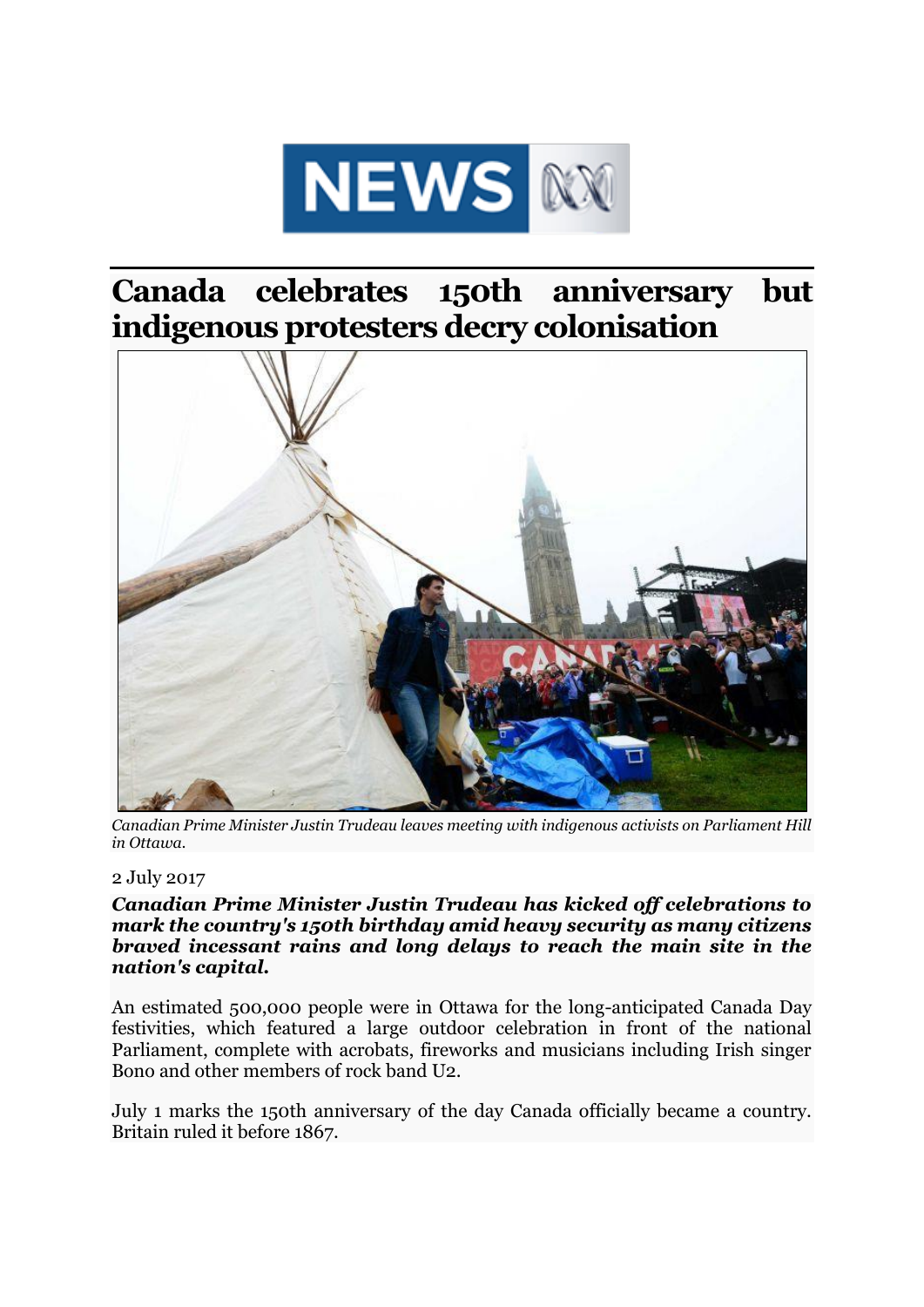Mr Trudeau, accompanied by Britain's Prince Charles, shook hands with some of the thousands of revellers who converged on Ottawa.

"Canada is a country made strong not in spite of our differences, but because of them," Mr Trudeau told the gathering.

*"We don't aspire to be a melting pot; indeed, we know true strength and resilience flows through Canadian diversity."*

Some First Nations groups noted Canada's history of mistreatment of indigenous people, and said Canada 150 ignored the tens of thousands of years of indigenous history.

Activists erected a teepee on Parliament Hill ahead of the official Canada Day celebrations in protest.

Mr Trudeau sat with the group for 40 minutes while they discussed their concerns.

About 100 indigenous protesters marched through the country's largest city, Toronto, carrying red flags and with some holding the Canadian national flag upside down.

Indigenous rights group Idle No More has called for a national day of action, telling supporters to hold rallies and take to social media.

## *"As a society, we must acknowledge and apologize for past wrongs, and chart a path forward for the next 150 years," Mr Trudeau said in a statement.*

Security was already ramped up in the days ahead of the celebration and partygoers contended with road closures and concrete barriers across entrances into Parliament Hill, located in downtown Ottawa.

National and local police were also out in force, with security top of mind for many Canadians in the wake of fatal attacks in Europe, as well as a deadly shooting at a Quebec mosque in January.



*Protesters said Canada 150 ignored the country's tens of thousands of years of indigenous history.*